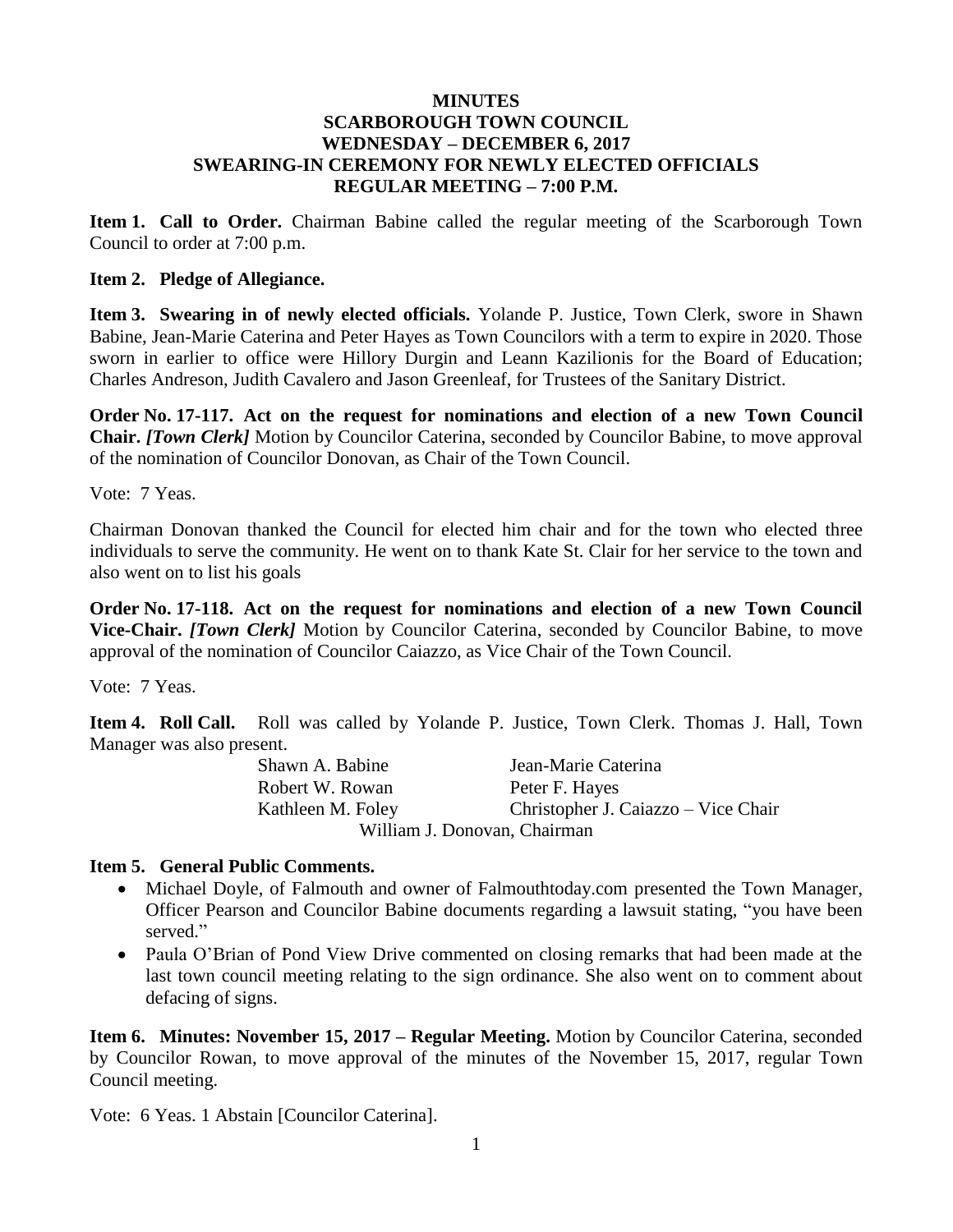**Item 7. Adjustment to the Agenda.** None at this time.

**Item 8. Items to be signed: a. Treasurer's Warrants.** Treasurers Warrants were signed during the meeting.

**Order No. 17-111, 7:00 p.m. Public hearing and schedule a second reading on the proposed amendments to Chapter 311- the Town of Scarborough Schedule of Fees.** *[Ordinance Committee]*

 Brian Kennedy of Portland and Chair of the Surf Riders Association, spoke against the proposed increase and suggested that the Council implement an Ad Hoc Committee to review fees and he suggested that a tier fee be looked at.

There being no further comments either for or against, the hearing was closed at 7:16 p.m. The second reading on this Order will be held at the next Town Council meeting on Wednesday, December 20, 2017.

**Order No. 17-112, 7:00 p.m. Public hearing and schedule a second reading on the proposed amendments to Chapter 601- the Town of Scarborough Traffic Ordinance, Section 25.A.Parking Restrictions.** *[Ordinance Committee]* Chairman Donovan opened the public hearing on this Order. The following individuals spoke:

• Mo Erickson of Pine Point Road spoke against the proposed change, adding that she did not support any parking on any major roadway.

There being no further comments either for or against, the hearing was closed at 7:18 p.m. The second reading on this Order will be held at the next Town Council meeting on Wednesday, December 20, 2017.

**Order No. 17-114, 7:00 p.m. Public hearing and schedule a second reading on the request for discontinuance of a portion of Beech Ridge Road.** *[Town Engineer]* Angela Blanchette, Town Engineer spoke on this Order. Chairman Donovan opened the public hearing on this Order. There being no comments either for or against, the hearing was closed at 7:20 p.m. The second reading on this Order will be held at the next Town Council meeting on Wednesday, December 20, 2017.

# **OLD BUSINESS:**

**Order No. 17-109. Act on the request for the Scarborough Town Council to Order the Discontinuance of all portions of Avenue 2 located southerly of King Street with no damages awarded to the abutting landowners; and to file said Order with the Town Clerk; and, to send abutting property owners notice of this action; and schedule the public hearing for Wednesday, January 3, 2018 and Wednesday, January 17, 2018. Tabled from the October 10, 2017, Town Council meeting.** *[Town Manager]* Chairman Donovan and Thomas J. Hall, Town Manager, gave a brief overview on this Order. Ben McCall of Bergen and Parkinson, attorney representing the Town, gave a clarification as the process and action that had taken place and responded to questions from the Town Council. The following individuals spoke:

- Charles Kats Levy, Attorney at Jenson Baird and Gardner, and attorney for the Gables Condo Association, explained the condominium law and went on to state who controls what. The Board would be able to make decisions for the owner. He went on to explain why the two individuals abstained from voting. He went on to respond to questions, from the Town Council.
- Jim Caron one of owner's from the Gables also responded to questions, from the Town Council.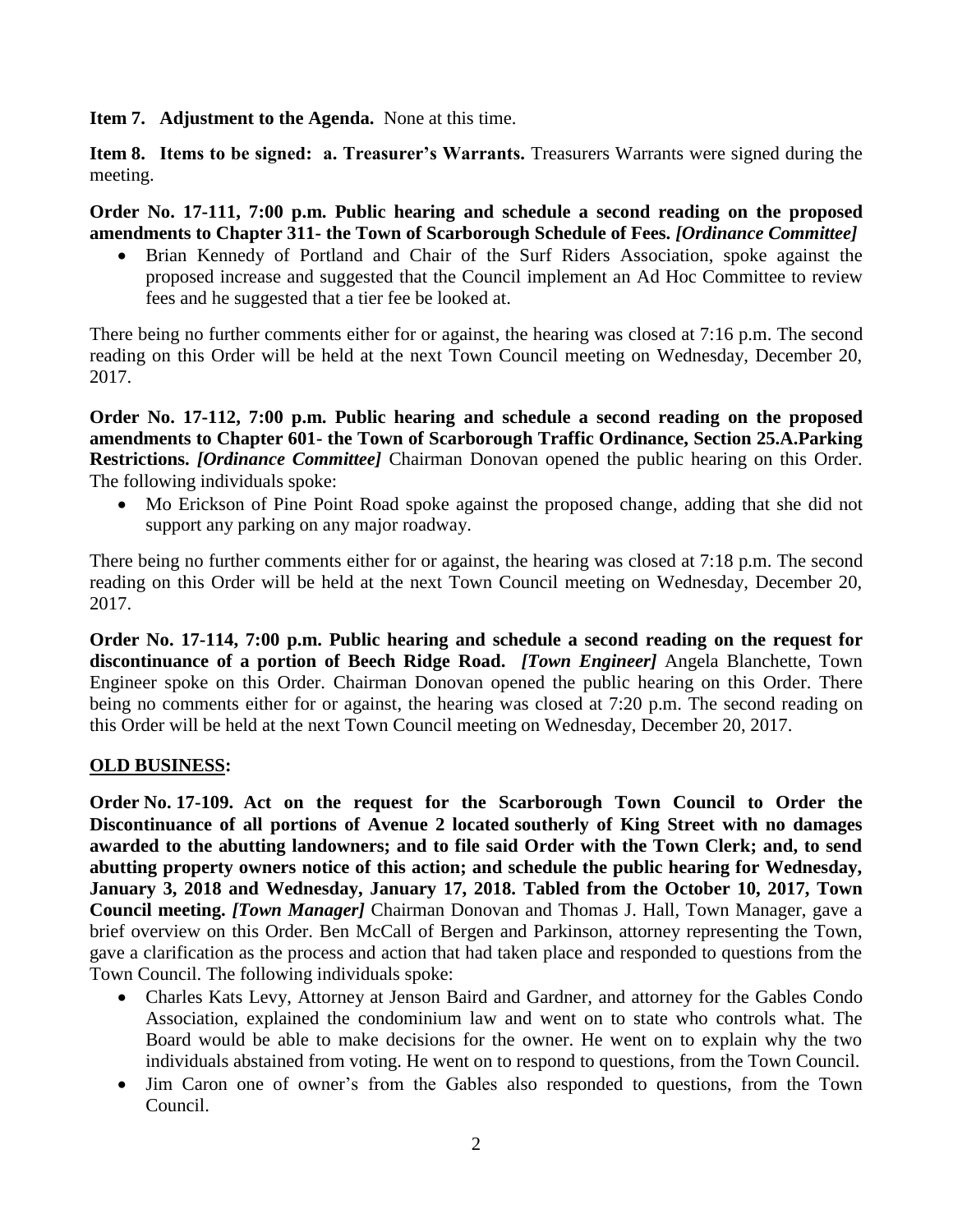- Mr. Genderon's Attorney for the plaintiff stated that we would do what the Council decides.
- Mo Erickson of Pine Point Road spoke against the proposed recommended. She felt that the Council championed the big guys – most of us are embarrassed by the Council's lack of support. She felt the Council is so out of touch with the residents of Pine Point, adding that the residents do not want the Town Council to give the land away.
- Phil Reed of Lane by the Sea also spoke on this subject. He referenced a document that mentioned rules that would be set forth by the abuttors. He made further comments as to who uses this right of way.
- Susan Hamill of Bay Street also spoke against the propose changes and felt that both easements should be the same.
- Don Hamill of Bay Street also spoke against the proposed changes and responded to comments from the Gables Council. He asked for the town to postpone this issue and revisit it with all parties.
- Pauline Leven of Lane by the Sea read the following into the record:
	- *"Dear Scarborough Town Council,*

*When the Avenue Two issue came before the last council we wrote to them to summarize the chronology of the planned discontinuance and conveyance of Avenue 2 in exchange for a perpetual public and conservation easement to the Town. This issue is before the council again, with one new member. We are writing to reiterate our position on this matter and also to share with you our feelings of how this has been handled, with suggestions for how we might achieve an acceptable outcome.*

*The Town Manager - Tom Hall included us as active participants in a process which included several meetings with the parties. In the past two weeks we were dismayed to learn from counsel that the Gables Condo Association had proposed changes to the language as well as an expanded 'buffer zone' to allow planting adjacent to their side of the path. We have conveyed our objections to these changes and the basis for them in detail directly to counsel for the town and Charlie Gendron and have also copied the Town Manager on them. The documents posted on the Town's website along with the agenda for the December 6 meeting still contain these proposed revisions. They were not shared with the other abutter, Charlie Gendron, or agreed to. There are other questions raised about whether the Gables vote was actually unanimous and if it is valid.*

*We ask the Council to request that the Town Manager reconvene the parties as soon as possible, revert to the last version of the documents agreed to in mid-October, and to resolve any and all open issues before the Council takes up any vote on discontinuance and conveyance. This is a fair and reasonable request and one that would allow us to follow through on the process to its conclusion. Abandoning the process now at this late stage would only interject confusion and create potential for additional errors. If we were to do this it could call into question the sincerity of the effort by the Town officials in the first place to involve the neighborhood and all of the parties fully and fairly in the decision-making process. It could also erode public trust in the Town's intent and commitment to be transparent in its actions and inclusive in its approach to solve complex issues of deep concern to residents.*

*While we remain committed to work with the parties to achieve a successful outcome in this matter, there are growing questions and increasing opposition to the discontinuance and conveyance in the Pine Point neighborhood and the Scarborough community at large. We do not want to resort to withdrawing from the process altogether and channeling our efforts into opposing the discontinuance and conveyance in its entirety, especially after all of the work that has been done thus far.*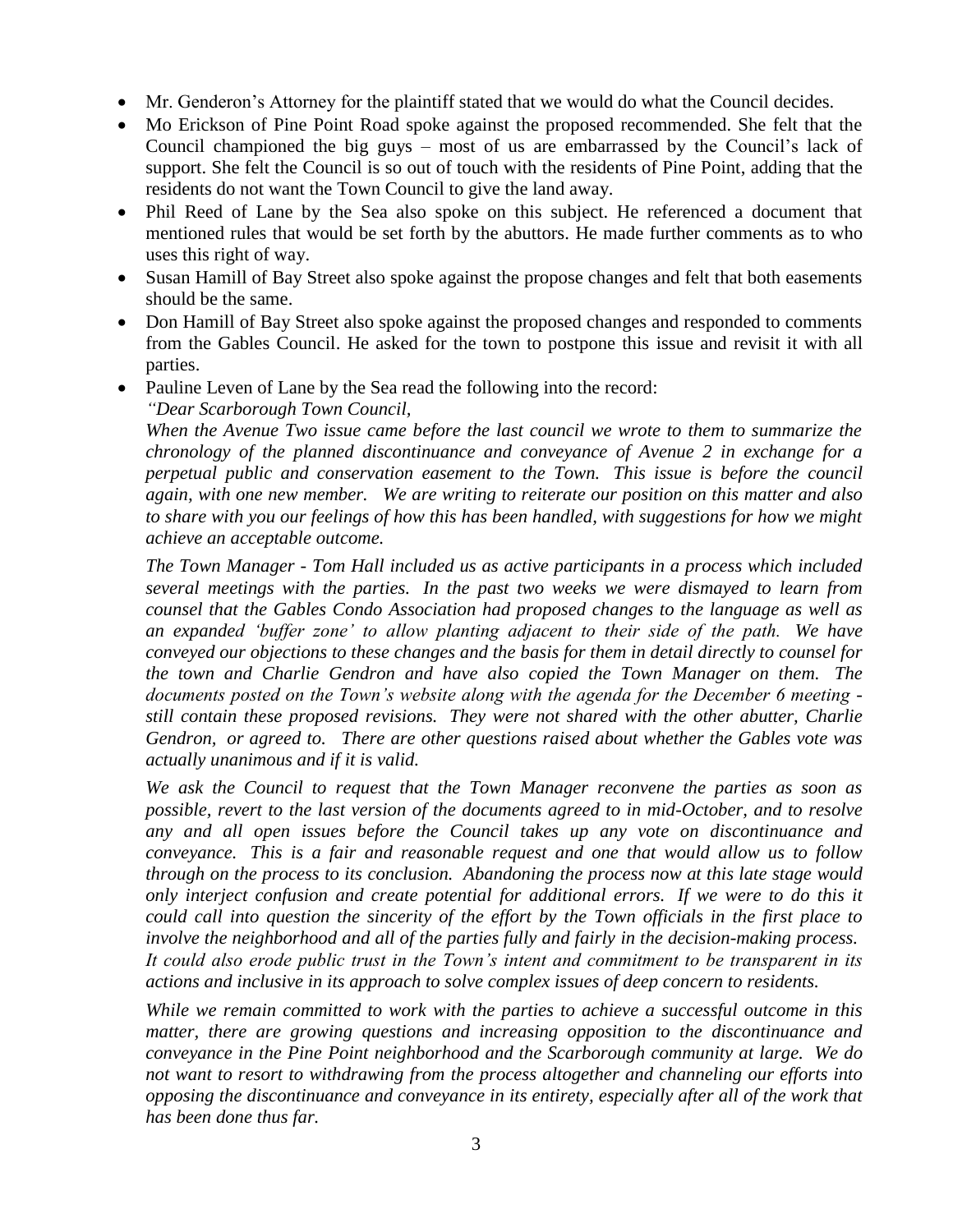*This has been a long and trying process for all involved. It has demanded a great deal of time, effort and expense for all parties. Common sense and good judgment suggest we should follow through on the work that has been completed to date and finish the job utilizing the process that was established by the Town and embraced and followed by the parties.*

*Thank you, Pauline Levin, Susan Hamill, Phil Reed and Don Hamill PPNA Officers"*

Council discussion ensued around getting all the parties together to revisit the issue.

Motion by Councilor Caiazzo, seconded by Councilor Babine, to move approval to table Order No. 17-109, to bring back to the Town Council on January 17, 2018.

Vote: 7 Yeas.

**Order No. 17-113. Second reading on the Bond Order for the 2018 Municipal and School Capital Improvements and the refunding of certain general obligation bonds of the town.** *[Town Manager]* The following individual spoke on this Order:

 Susan Hamill of Bay Street asked questions relating to what the total debt of the town. She made further comments relating to the debt per capita and found that Scarborough had the largest debt per capita in the State. There were items that should not be bonded.

The Town Manager responded to the debt question and then went on to give a brief overview on this Order. Joe Cuetara of Moors and Chabot in Boston also responded to comments made by the resident earlier and also responded to questions from the Town Council.

Motion by Councilor Caterina, seconded by Councilor Babine, to move approval of the second reading on the Bond Order for the 2018 Municipal and School Capital Improvements and the refunding of certain general obligation bonds of the town, as follows:

# **BOND ORDER FOR**

## **2018 MUNICIPAL AND SCHOOL CAPITAL IMPROVEMENTS, A NEW PUBLIC SAFETY BUILDING AND THE REFUNDING OF CERTAIN OUTSTANDING GENERAL OBLIGATION BONDS OF THE TOWN**

**BE IT ORDERED,** That under and pursuant to the provisions of Title 30-A, Sections 5721-5729 and 5772 of the Maine Revised Statutes, as amended, and the Charter of the Town of Scarborough, Maine, the following Municipal and School Capital Improvement Projects are hereby approved for funding:

| 2017-2018 Municipal - Equipment & Projects           |         |
|------------------------------------------------------|---------|
| F.D. Major Apparatus Refurbishing                    | 50,000  |
| F.D. Rescue Power Stretcher Replacement Program      | 42,500  |
| F.D. Replace staff vehicles (replacement schedule)   | 40,000  |
| F.D. New Safety & Personal Protective Equipment      | 86,250  |
| C.S. Infield Drag Rake                               | 20,000  |
| C.S. Mini Bus (purchased this instead of dump truck) | 53,850  |
| <b>Cruiser Thermal Image Camera</b>                  | 18,985  |
| Plow Truck $\#$ 4001                                 | 205,000 |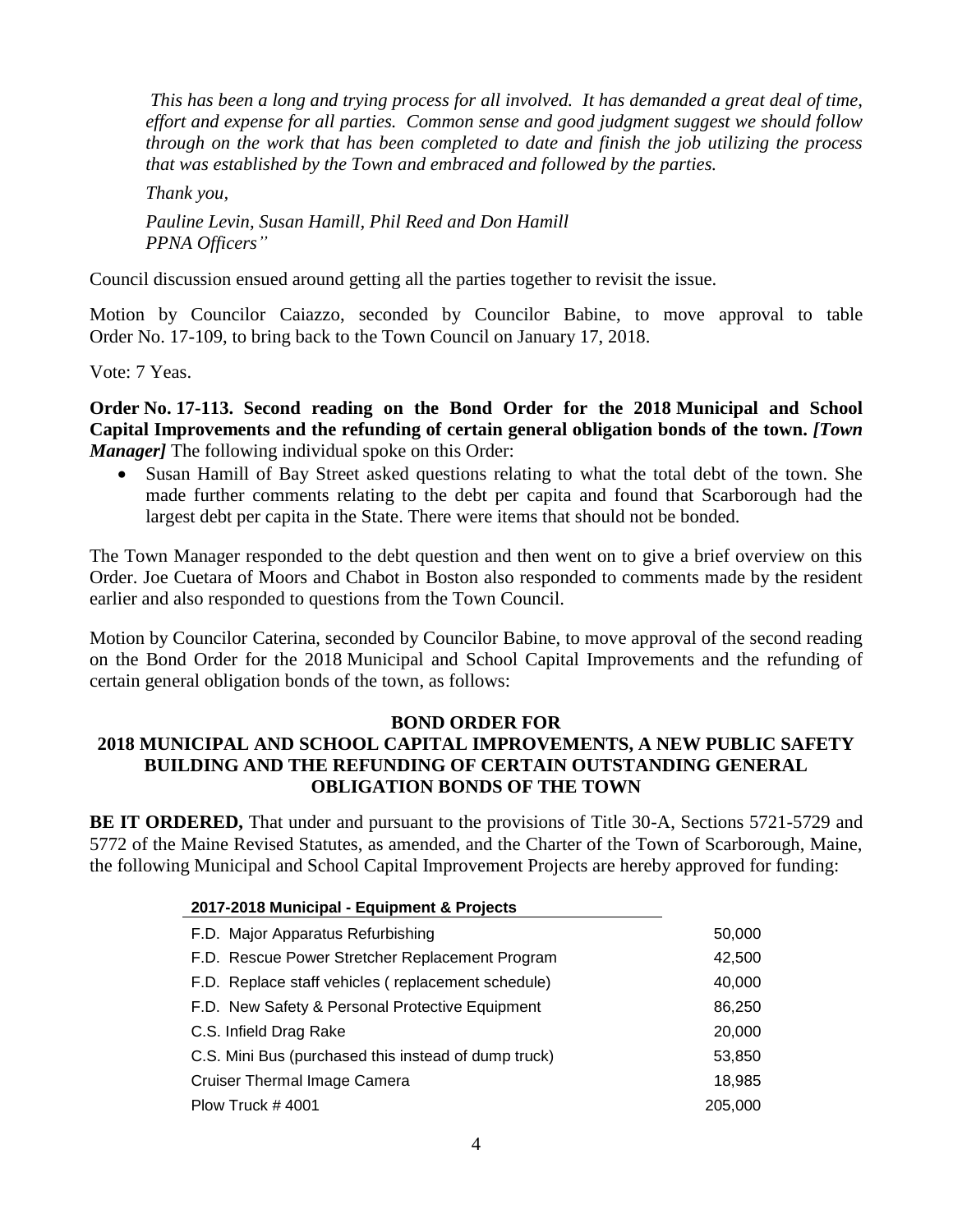| Pickup Truck/w lift gate #4060              | 37,000    |
|---------------------------------------------|-----------|
| <b>Heavy Truck Lifts</b>                    | 37,000    |
| <b>HVAC Upgrades Phase 2</b>                | 82,000    |
| C.S. Cable Room Upgrade                     | 65,000    |
| 259 US Rte 1 - Hot Water Pump Upgrade       | 30,000    |
| <b>Comprehensive Plan Update Process</b>    | 80,000    |
| Mid-Level Road Rehabilitation               | 300,000   |
| Subsurface Drainage Assessment Project      | 118,750   |
| LED Street Light Retrofit project           | 701,100   |
| <b>Subtotal</b>                             | 1,967,435 |
| 2017-2018 Municipal - School                |           |
| <b>School Bus Replacement Schedule</b>      | 316,050   |
| GMC Box Truck #315116                       | 34,350    |
| Kitchen Equip & Furnishings Replace & Renew | 40,000    |
| <b>HS Athletics Equipment</b>               | 25,000    |
| <b>Facilities Support Equipment</b>         | 25,000    |
| <b>MS Tech Refresh</b>                      | 199,200   |
| IT Tech Refresh - moved back to CIP         | 100,000   |
| Long-range Planning                         | 40,000    |
| <b>Building envelope Maintenance</b>        | 70,000    |
| HVAC Repairs MS & K2                        | 100,000   |
| <b>Roof Restoration</b>                     | 92,183    |
| <b>Subtotal</b>                             | 1,041,783 |
|                                             |           |
| 2016-2017 Municipal - Projects              |           |
| PL Eastern Trail Improvements (Local Match) | 110,000   |
| PW Fuel Station Replacement                 | 687,482   |
| <b>Subtotal</b>                             | 797,482   |
|                                             |           |
| 2016-2017 Municipal - School                |           |
| Furnishings Replace & Renew                 | 50,000    |
| <b>Energy Efficiency Upgrades</b>           | 18,300    |
| HVAC Repairs MS & K2                        | 50,000    |
| <b>Subtotal</b>                             | 118,300   |
|                                             |           |
| <b>Totals</b>                               | 3,925,000 |

**BE IT FURTHER ORDERED,** That a sum, not to exceed \$3,925,000, is hereby appropriated to provide for the costs of said Municipal and School Capital Improvement Projects and expenses associated with said projects; and,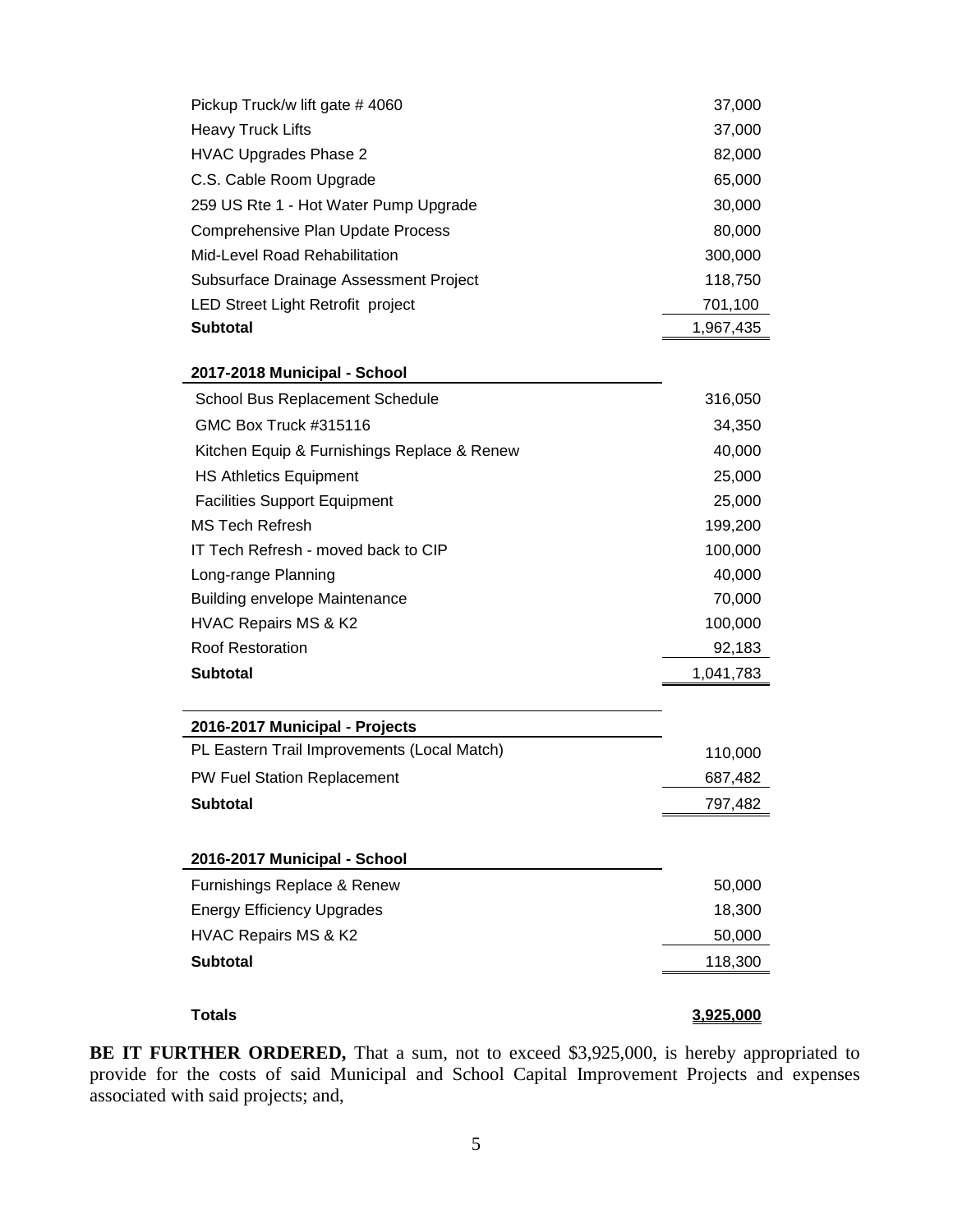**BE IT FURTHER ORDERED,** That to fund said \$3,925,000 appropriation, the Treasurer and the Chairman of the Town Council are hereby authorized to issue, at one time or from time to time, general obligation securities of the Town of Scarborough, Maine, including temporary notes in anticipation of the sale thereof, in an aggregate principal amount not to exceed \$3,925,000 and the discretion to fix the date(s), maturity(ies), denomination(s), interest rate(s), place(s) of payment, call(s) for redemption, refunding, form(s), and other details of said securities, including execution and delivery of said securities against payment therefore, and to provide for the sale thereof, is hereby delegated to the Treasurer and the Chairman of the Town Council; and,

**BE IT FURTHER ORDERED,** That in furtherance of the voter-approved referendum question authorizing issuance of up to \$19,500,000 in general obligation bonds of the Town of Scarborough to fund costs for a new public safety building, (a) a public safety building project including expenses associated with said public safety building project is hereby approved, (b) a sum not to exceed \$19,500,000 is hereby appropriated to provide for the costs of said public safety building project, and (c) to fund such appropriation, the Treasurer and the Chairman of the Town Council are hereby authorized to issue, at one time or from time to time, general obligation securities of the Town of Scarborough, Maine, including temporary notes in anticipation of the sale thereof, in an aggregate principal amount not to exceed **\$15,000,000** and the discretion to fix the date(s), maturity(ies), denomination(s), interest rate(s), place(s) of payment, call(s) for redemption, refunding, form(s), and other details of said securities, including execution and delivery of said securities against payment therefore, and to provide for the sale thereof, is hereby delegated to the Treasurer and the Chairman of the Town Council; and,

**BE IT FURTHER ORDERED,** That the Treasurer and the Chairman of the Town Council are hereby authorized to issue, at one time or from time to time, general obligation securities of the Town of Scarborough, Maine, in an aggregate principal amount not to exceed \$13,250,000 to refund, on an advance basis, all or a portion of the remaining outstanding 2010, 2012 and 2013 General Obligation Bonds of the Town of Scarborough, Maine, and the discretion to fix the date(s), maturity(ies), denomination(s), interest rate(s), place(s) of payment, call(s) for redemption, form(s), and other details of said securities, including execution and delivery of said securities against payment therefore, and to provide for the sale thereof, is hereby delegated to the Treasurer and the Chairman of the Town Council.

| Roll Call Vote: | Shawn A. Babine - Yea    | Jean-Marie Caterina - Yea    |
|-----------------|--------------------------|------------------------------|
|                 | Robert W. Rowan - Yea    | Peter F. Hayes - Yea         |
|                 | Kathleen M. Foley - Yea  | Christopher J. Caiazzo - Yea |
|                 |                          |                              |
|                 | William J. Donovan - Yea |                              |

## **NEW BUSINESS:**

**Order No. 17-119. Act on the request to extend the duties of the Ad-Hoc Public Safety Complex Building Committee to after the completion of the new building.** *[Town Manager]*Thomas J. Hall, Town Manager, gave a brief overview on this Order.

Motion by Councilor Babine, seconded by Councilor Hayes, to move approval on the request to extend the duties of the Ad-Hoc Public Safety Complex Building Committee to after the completion of the new building, as follows:

#### **Ad-Hoc Public Safety Complex Building Committee**

[Adopted November 2, 2016, renewed July 19, 2017 and December 6, 2017]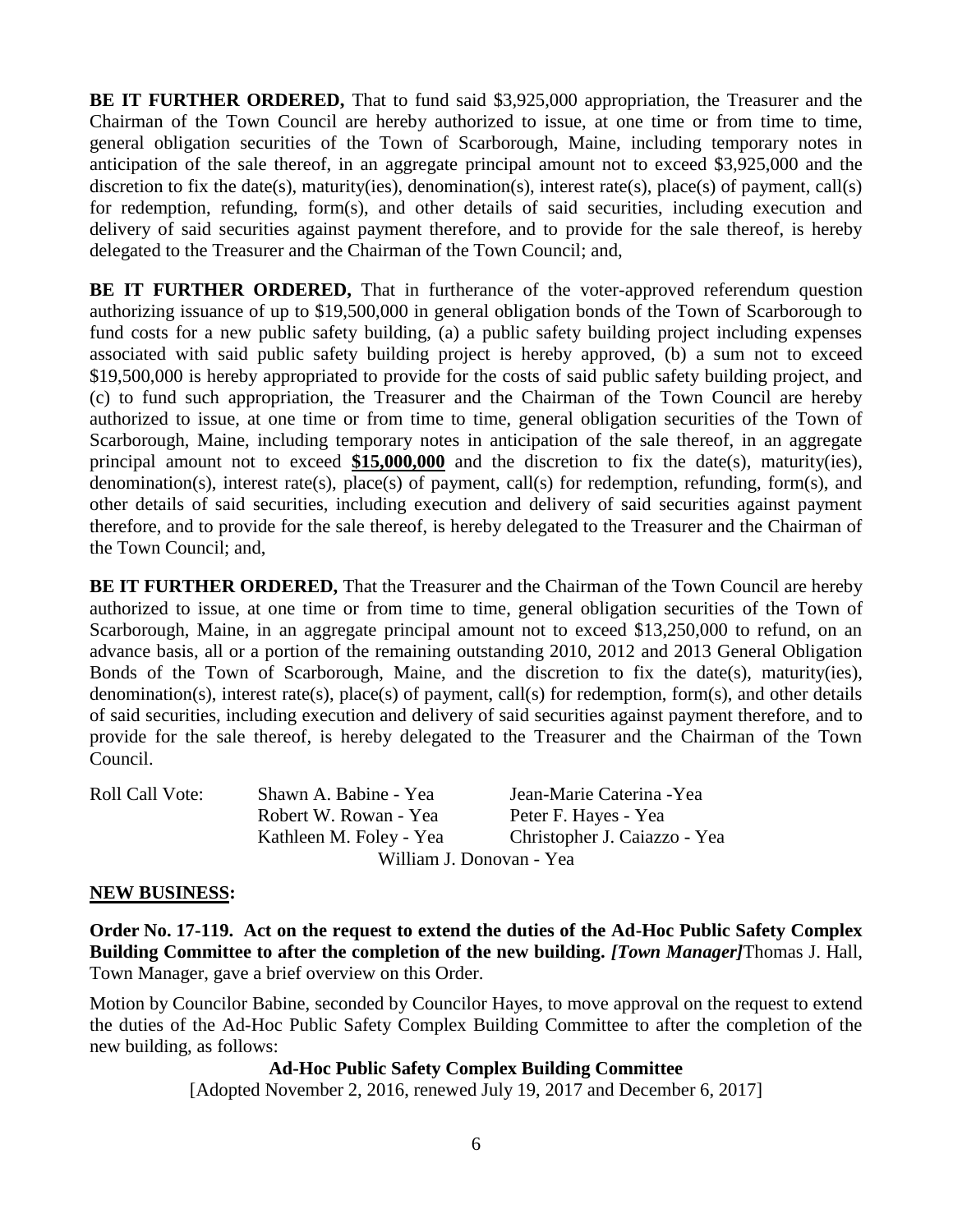**BE IT RESOLVED**, by the Council of the Town of Scarborough, Maine, in Town Council assembled, that,

**WHEREAS,** as the voters approved funding for the new Public Safety Complex on November 7, 2017 and efforts are underway to advance the project: and,

**WHEREAS,** in an effort to advance this important project , the Town Council relied on the resources of the community and established the Ad-Hoc Public Safety Complex Building Committee on November 2, 2016 and renewed its charge on July 19, 2017; and,

**WHEREAS,** the project has now moved to the detailed design and construction phase there is a desire to again renew the Committee with a modified charge.

**NOW, THEREFORE, BE IT RESOLVED,** by the Scarborough Town Council in Town Council assembled, that the Ad Hoc Public Safety Complex Building Committee be renewed to exist through completion of the project, the membership, terms, offices and duties shall be as follows:

- 1. **Purpose.** The purpose of the Building Committee is to work with staff, consultants and contractors in an effort to advise the design and construction for a new combined Police and Fire Public Safety Building. More specifically, the following is a general overview of the typical involvement of the Committee:
	- **Advisory Role-** The Committee shall serve as advisory to the staff and design team and provide direction on decisions affecting scope and cost.
	- **Feedback-** Provide feedback on design options, including exterior and interior materials and color choices.
	- **Energy Efficiency-Life-Cycle Costs Considered**  As specific physical plant systems are considered for the final design, the Committee is encouraged to evaluate the expected life-cycle costs of proposed systems and consider energy efficiency with an evaluation of return on investment
	- **Evaluate Change Orders**-During the construction phase the Committee may consider requested change orders affecting cost and scope of work and make recommendations to the Town Manager accordingly.
	- **Public Involvement**  The Committee shall incorporate public input into the design and construction process, involving periodic updates on the progress using the Town's communication tools.

The Committee's powers and duties shall not exceed those prescribed, herein or otherwise restricted by Town Council Rules, Policies and Charter.

2. **Membership**. To maintain consistency, the membership shall be consistent with prior appointment to the extent that members desire continued involvement. The Committee shall be as follows:

Fire Chief Mike Thurlow (or designee) Police Chief Robbie Moulton (or designee) Bruce Bell Judy Roy Kevin Freeman Roger Chabot Greg Hanscom Rick Meinking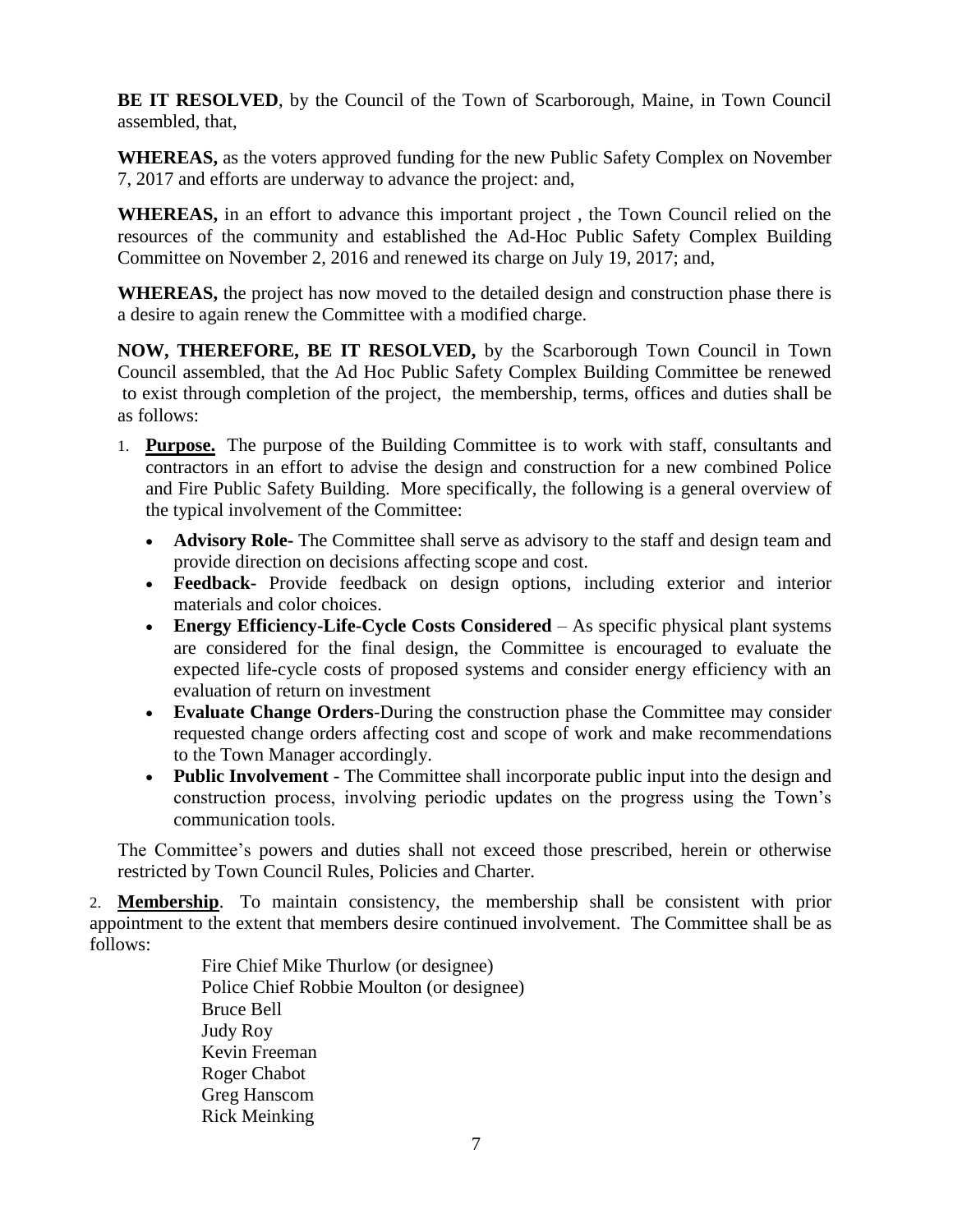Dave Libby Rocco Risbara

3. **Timeframe.** The Committee shall remain in place through the completion of the project.

4. **Staff Resources Available.** The Town Manager will serve as support to this Committee and all Town Departments will be made available as may be necessary for the Committee to complete its tasks. In particular, it is expected that the Committee will involve the Town Engineer, Planning Director and the Sustainability Coordinator to supplement their efforts.

5. **Vacancies and Removal**. Any vacancies shall be filled by the Town Council. The Town Council may remove any member of the Committee by vote of a majority of its members for misconduct or non-performance of duty.

6. **Officers.** The Committee shall elect a Chair and Recording Secretary from among its members. The Chair shall be counted to determine a quorum and shall have the same rights as other members of the Committee, including the right to vote**.**

7. **Quorum and Voting.** A quorum shall consist of four (4) members. The concurrence of a majority of the members present and voting shall be necessary to decide any question before the Committee.

8. **Meeting and Records.** The Committee shall meet often enough to complete its responsibilities within the deadline set and shall strive to meet at least monthly on a date and time to be coordinated with the design team. Other meetings may be called by the Chair, provided that the Chair shall call a meeting of the Committee upon the request of at least three (3) members. The Committee shall keep minutes of its meetings and submit them to the Town Clerk's Office.

Vote: 7 Yeas.

**Item 9. Non Action Items.** None at this time.

# **Item 10. Standing and Special Committee Reports and Liaison Reports.**

- Councilor Caiazzo gave an update on the Transportation Committee and the Long Range Planning Committee.
- Councilor Hayes gave an update on the Town Finance Committee and the joint Town/School Finance Committee.
- Councilor Rowan gave an update on the Housing Alliance Committee and the Historic Implementation Preservation Committee.

**Item 11. Town Manager Report.** Thomas J. Hall, Town Manager, gave the following updates:

- Wreaths Across American would be making a stop at the Scarborough High School on Monday, December  $11<sup>th</sup>$  from 8:00 to 9:00 a.m. For more information, please contact the School Department.
- Cumberland County met the threshold from the wind storm to file a claim, which the Governor has already done.
- $\bullet$  The Long Range Planning Committee would be hosting a meeting on December  $8<sup>th</sup>$  at the Library with the CrossRoads Holding LLC, whom has contracted to purchase the Downs Property. For those Councilors who are unable to attend this meeting there would be plenty of opportunities coming up for future meetings with this group.